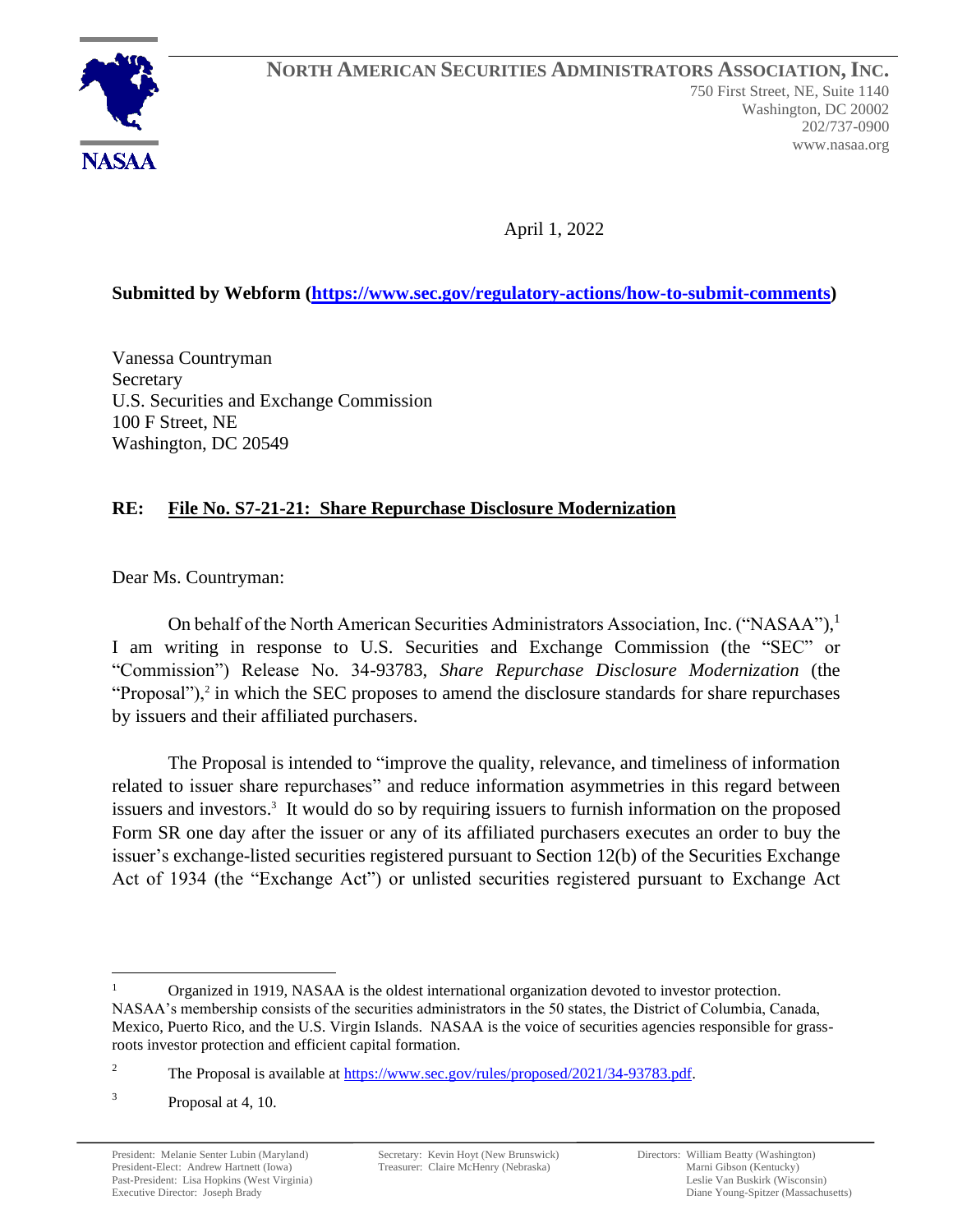Vanessa Countryman April 1, 2022 Page 2 of 8

Section 12(g).<sup>4</sup> The Proposal would also make conforming revisions to Item 703 of Regulation S-K, which currently requires issuers to disclose limited share repurchase information in their quarterly SEC reports.<sup>5</sup> The term "affiliated purchaser" in the Proposal would have the same meaning as is currently used in Item  $703$ ,  $6$  and issuers would be required to report repurchases executed in the open market or in private transactions.<sup>7</sup> Notably, the Proposal makes clear that Form SR would be *furnished*, not *filed*, and consequently that erroneous disclosures would not open the door to private securities claims under Exchange Act Section 18 or Section 11 of the Securities Act of 1933 (the "Securities Act").<sup>8</sup> Enforcing the Proposal thus would be reserved to the SEC. Finally, the Proposal would mandate that these Form SR and Item 703 disclosures be made using a machine-readable structured data language, Inline XBRL.<sup>9</sup>

NASAA supports the Proposal and encourages its adoption with certain revisions as outlined below. We agree with the Proposal that Form SR would provide a useful informational tool for investors. We agree that furnishing, not filing, is the appropriate submission standard and that no *de minimis* exception is necessary. We disagree slightly, though, with the proposed methodology for submitting Form SR. We believe that Form SR reporting should be required one day after trade settlement, not one day after trade execution. If the Commission chooses execution, though, we encourage the Commission to adopt a precise, bright-line rule for when an amended Form SR is required – we suggest a "five percent misstatement test" below – rather than the more open-ended "materiality" standard contained in the Proposal.

#### **I. Responses to Questions Raised in the Proposal**

### *A. Response to Questions 1, 12 and 25: Issuers Should be Required to Furnish Form SR Daily via Inline XBRL***. 10**

We believe the Proposal strikes an appropriate regulatory balance where it calls for daily reporting of share repurchases. Issuers should be required to report share repurchases more

<sup>4</sup> See id. at 11-18. The securities of most registered investment companies are excluded from the Proposal, though. *Id.* at 11 n.22.

<sup>5</sup> *See id.* at 22-24.

<sup>6</sup> *See* 17 C.F.R. § 240.10b-18(a)(3).

<sup>7</sup> Proposal at 5.

<sup>8</sup> *Id.* at 17-18.

<sup>9</sup> *See id.* at 29.

<sup>10</sup> *Id.* at 18, Question 1 ("*Should we adopt new Form SR to require daily repurchase disclosure, as proposed? Would less frequent disclosure of daily share repurchases (e.g., weekly, monthly, or quarterly disclosure) provide sufficiently timely information about issuer repurchases? . . .*"); 21, Question 12 ("*Should we require that Form SR be furnished, as proposed? Alternatively, should we require the form to be filed? . . .*"); and 31, Question 25 ("*Should we require issuers to [report using] Inline XBRL, as proposed?* . . .").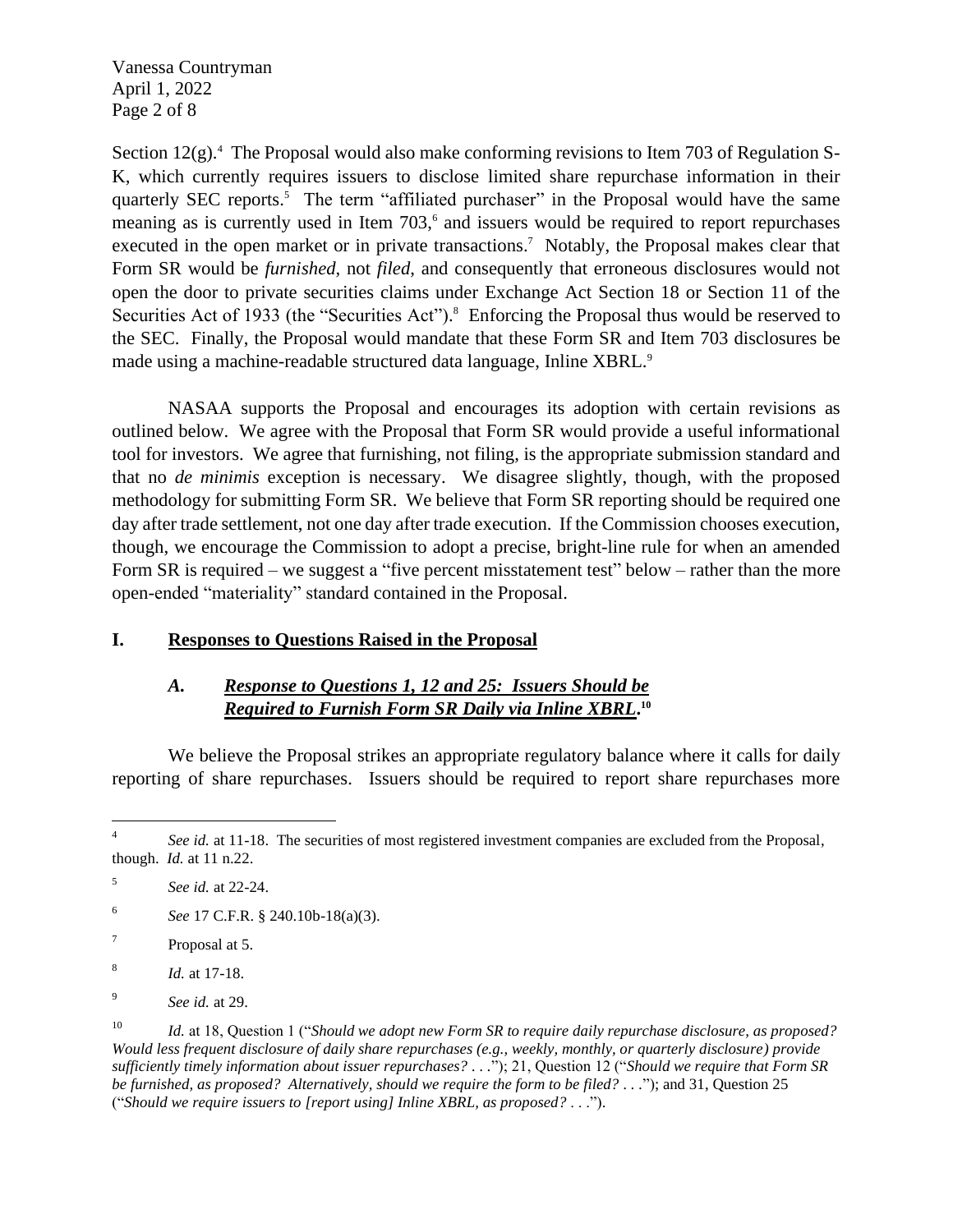Vanessa Countryman April 1, 2022 Page 3 of 8

frequently than they currently do. Item 703, adopted by the Commission almost twenty years ago, requires issuers to report share buyback information only quarterly (through Forms 10-Q and 10- K).<sup>11</sup> When it adopted Item 703, the Commission considered requiring more frequent disclosures, but declined to do so.<sup>12</sup> That was an oversight the Commission should address now.

The SEC adopted Item 703 with the goal of establishing uniform, comprehensive and timely market disclosures of issuer share repurchase information. <sup>13</sup> But Item 703 has fallen short of this goal. Item 703 disclosures are not sufficiently comprehensive or timely. Item 703 requires only the most basic information; namely, the total number of shares repurchased during the reporting period, the average price per share, whether repurchases were part of a repurchase plan, and whether shares remain to be repurchased under a repurchase plan. While these are valuable metrics, they do not provide a comprehensive overview of an issuer's repurchase activities or intentions. Furthermore, quarterly reporting is not of great utility for investors. The usefulness of the information for trading decisions likely has passed long before the issuer is required to file the report.

The Proposal would remediate these shortcomings through the proposed Form SR. First, a Form SR would be required after every day on which an issuer or its affiliated purchasers executes a share repurchase. This would make Form SR far timelier than Item 703. Second, Form SR would broaden the scope of repurchase disclosures. Issuers would have to report not only the total number of shares repurchased and the average purchase price, but also: (i) the number of shares purchased in the open market (as opposed to private transactions); (ii) the number of shares purchased in reliance on the Rule 10b-18 safe harbor; and (iii) the number of shares purchased pursuant to Rule 10b5-1 plans.<sup>14</sup> The Proposal would make similar changes to Item 703 to expand the scope of quarterly disclosures. 15 These new metrics would provide a far more comprehensive look into an issuer's repurchase activities and initiatives than is currently required.

We furthermore agree that furnishing, not filing, should be the standard for Form SR. Policing Form SR should be reserved to the SEC. If issuers fail to comply with these new reporting requirements, the SEC has adequate enforcement tools to ensure compliance. But issuers should not have to worry that inadvertently submitting incorrect data on a Form SR will automatically

<sup>11</sup> *See* Final Rule, *Purchases of Certain Equity Securities by the Issuer and Others*, SEC Rel. No. 33-8335 (Nov. 10, 2003) ("Item 703 Final Rule"), *available at* [https://www.sec.gov/rules/final/33-8335.htm.](https://www.sec.gov/rules/final/33-8335.htm)

<sup>12</sup> *See* Proposed Rule, *Rule 10b-18 and Purchases of Certain Equity Securities by the Issuer and Others*, SEC Rel. No. 33-8160 (Dec. 10, 2002) ("Item 703 Proposed Rule") ("*Q. Is our proposal to require disclosure on a quarterly basis sufficient, or would more frequent disclosure (e.g., monthly or on a 'real time' basis) be more meaningful to investors?* . . ."), *available at* [https://www.sec.gov/rules/proposed/33-8160.htm.](https://www.sec.gov/rules/proposed/33-8160.htm)

<sup>&</sup>lt;sup>13</sup> *See* Item 703 Final Rule ("This system should benefit investors and other market participants by providing repurchasing information in a consistent format and in a timely manner.").

<sup>&</sup>lt;sup>14</sup> Proposal at 12.

<sup>15</sup> *See id.* at 22-23.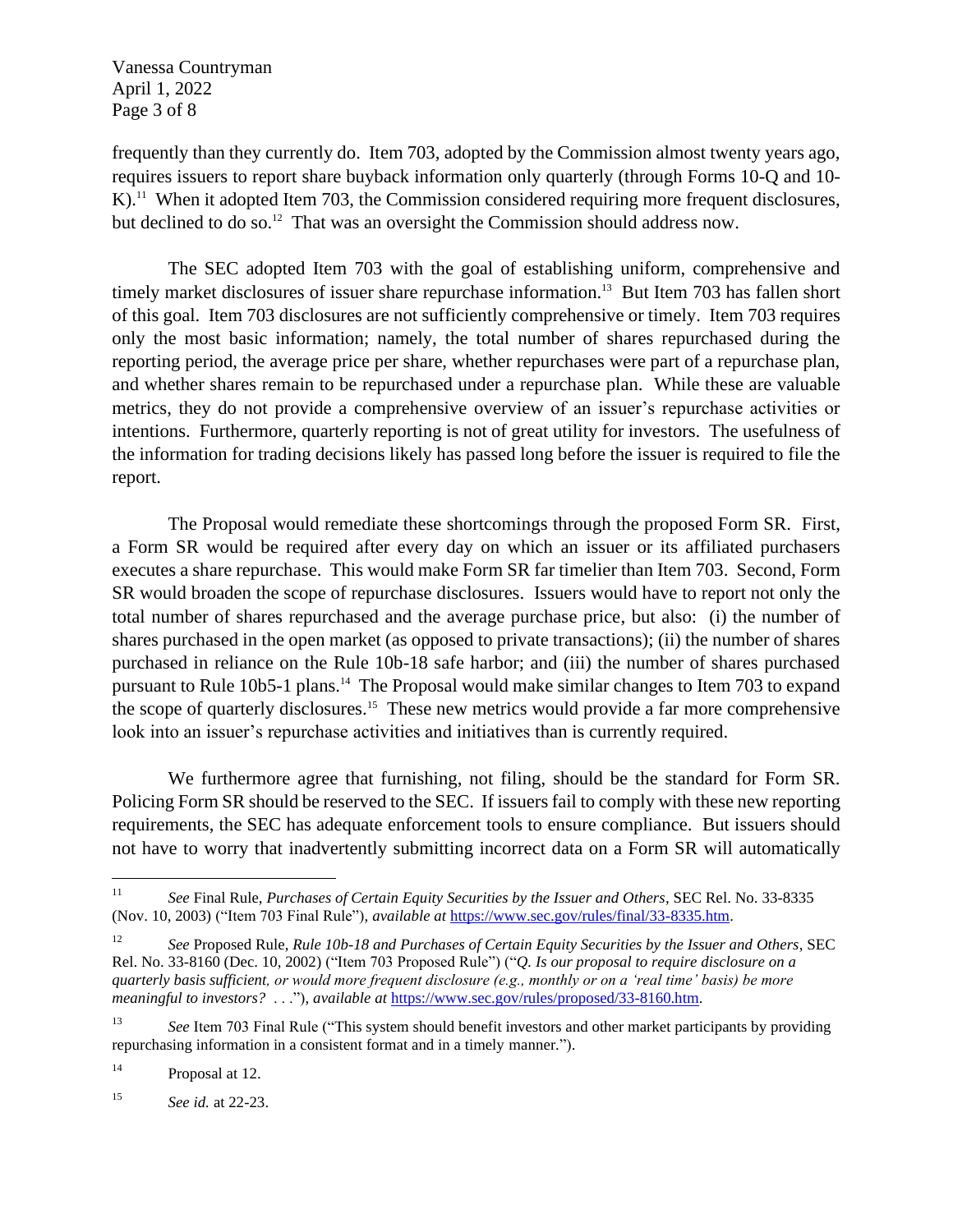Vanessa Countryman April 1, 2022 Page 4 of 8

open the door to a private lawsuit, particularly a claim under Securities Act Section 11 where issuers are held strictly liable. 16 Investors would justifiably want a remedy related to an incorrect Form SR if misrepresentations or omissions on the form somehow played a role in an issuer's scheme to manipulate the market for the issuer's securities. But in any such situation, investors would have readily available rights and remedies through the general antifraud provisions of federal and state securities laws.

Finally, we agree that the data on new Form SR should be submitted to the SEC via Inline XBRL. The SEC has mandated Inline XBRL for the filing of certain issuer financial information for several years.<sup>17</sup> Requiring Form SR to be submitted similarly would pose no substantial burden on issuers. In contrast, the potential investor benefits of using Inline XBRL would be extensive because the data would be far easier to download, compile and use.

## *B. Response to Question 4: Settlement is the Appropriate Time to Furnish Form SR***. 18**

The Proposal would have issuers furnish Form SR one day after trade execution. The Proposal inquires, though, whether settlement would be a better trigger. We believe it would be.

Form SR should be a report of shares that are actually repurchased – *i.e.*, paid for and received by the issuer and its affiliated persons. This can only be known with certainty at settlement. Form SR should not be a report of repurchase *attempts*, which is what the data would necessarily represent if Form SR were reported after trade execution. Most executed trades will settle, but some will not (such as because of a seller's failure to deliver). If an issuer determined that a Form SR report included failed executions and this error was material, the Proposal would require the issuer to submit an amended Form SR to correct the mistake. But if the error was immaterial, the Proposal would let the errant Form SR data stand.<sup>19</sup> Neither of these alternatives is optimal. It seems a far better approach to us to simply require Form SR at settlement, thereby precluding the potential for failed executions to adulterate the data. The one or two day delay in reporting Form SR while the securities settlement process is completed is not sufficient reason to forego settlement as the trigger. This short timing delay would not be material in the overall framework of an issuer's cumulative Form SR reports.

<sup>19</sup> *See id.* at 17 and 18, Question 7.

<sup>16</sup> *See Herman & MacLean v. Huddleston*, 459 U.S. 375, 382 (1983) ("Liability against the issuer [under Section 11 of the Securities Act] is virtually absolute, even for innocent misstatements.").

<sup>&</sup>lt;sup>17</sup> Proposal at 29-30.

<sup>18</sup> *Id.* at 19, Question 4 ("*Should we require disclosure of executed share repurchase orders on Form SR, as proposed? Are there concerns that executed orders may fail to settle . . .?*").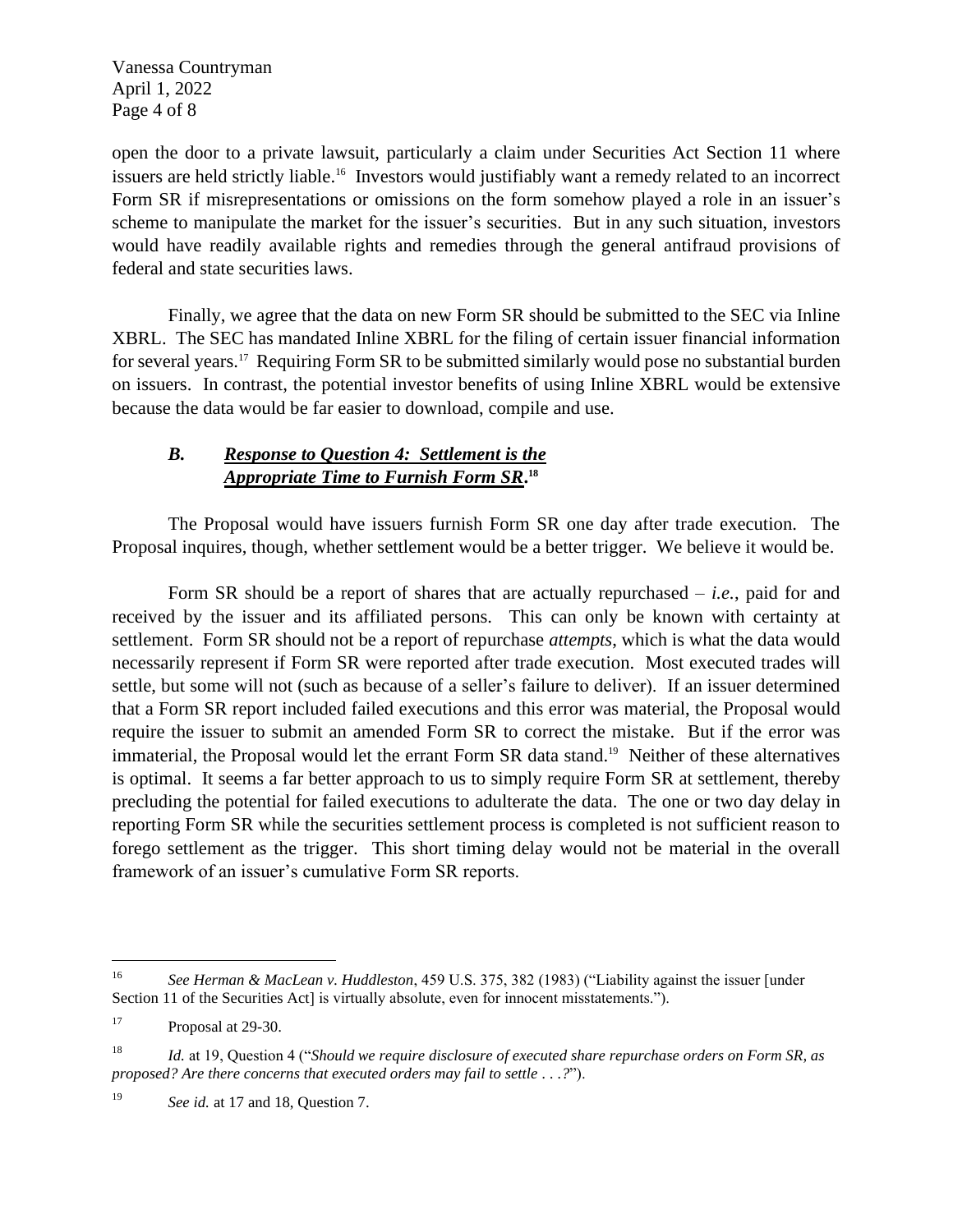Vanessa Countryman April 1, 2022 Page 5 of 8

## *C. Response to Question 7: If the Commission Chooses Execution as the Trigger for Form SR, Issuers Should Be Required to Furnish an Amendment to Correct Reporting Errors of 5% or More***. 20**

If the Commission nonetheless chooses to trigger Form SR reporting at trade execution, the question of what to do about erroneous Form SR reports necessarily arises.<sup>21</sup> The Proposal would require issuers to furnish an amended Form SR if an initial report contained a "material error." The Commission's guidance is as follows: "If there are material errors in, or material changes to, the information [on a Form SR], furnish an amended Form SR."<sup>22</sup> It is unclear exactly what magnitude of error the Commission has in mind. Issuers would thus have to determine for themselves on a case-by-case basis whether a particular error required correction, resulting in varied reporting standards for amended Forms SR across the marketplace.<sup>23</sup>

Rather than setting a general legal standard of materiality here, the SEC should instead set a precise numerical threshold for issuers to follow. We recommend the SEC revise the Proposal to set a "five percent misstatement test" for when an amended Form SR would be required – *i.e.*, an issuer would be required to submit an amended Form SR only if the issuer later learned that any of the numerical data on a Form SR was misstated by five percent  $(5%)$  or more.<sup>24</sup> This would set a clear, easily calculable test for issuers to apply. A five percent threshold also would be similar to the approach taken by the Commission for beneficial ownership reporting under Rule  $13d-1(a)^{25}$ 

<sup>22</sup> *Id.* at 93.

<sup>20</sup> *Id.* at 20, Question 7 ("*Should we require issuers to furnish an amended Form SR to correct material changes to transactions previously reported on Form SR, as proposed? Alternatively, should we require all corrections to be made on an amended Form SR, regardless of materiality?*").

<sup>&</sup>lt;sup>21</sup> If the Commission follows our recommendation and chooses to trigger Form SR at settlement, the discussion in this section can be set aside. We do not recommend a five percent misstatement test if Forms SR are reported after trade settlement; to the contrary, an amended Form SR should always be required to correct an error reported at trade settlement (as these situations simply should not arise if an issuer has implemented an effective Form SR reporting system).

<sup>&</sup>lt;sup>23</sup> We suspect many issuers, out of an abundance of caution, would simply submit an amended Form SR to correct any mistake in their data, however small. After all, issuers would face no potential liability for correcting an immaterial error but failing to correct a mistake the SEC later considered to be material would open the door to an enforcement action.

<sup>&</sup>lt;sup>24</sup> Under our proposal, the five percent test would apply to the numerical data entered in fields (b) through (f) of Form SR. The textual data in field (a) of Form SR, "Class of Shares," would not be subject to this test. *See id.* at 102. For field (a), the Commission should require that any errors be corrected through an amended Form SR.

<sup>25</sup> *See* 17 C.F.R. § 240.13d-1(a) (requiring the filing of a Schedule 13D or 13G whenever any person acquires more than 5% of a class of an issuer's equity securities). Also, this general five percent threshold for assessing materiality in the beneficial ownership context is a more appropriate analogy to the Proposal than the lower one percent rubric for changes in beneficial ownership set forth in Rule 13d-2(a). *See* 17 C.F.R. § 240.13d-2(a).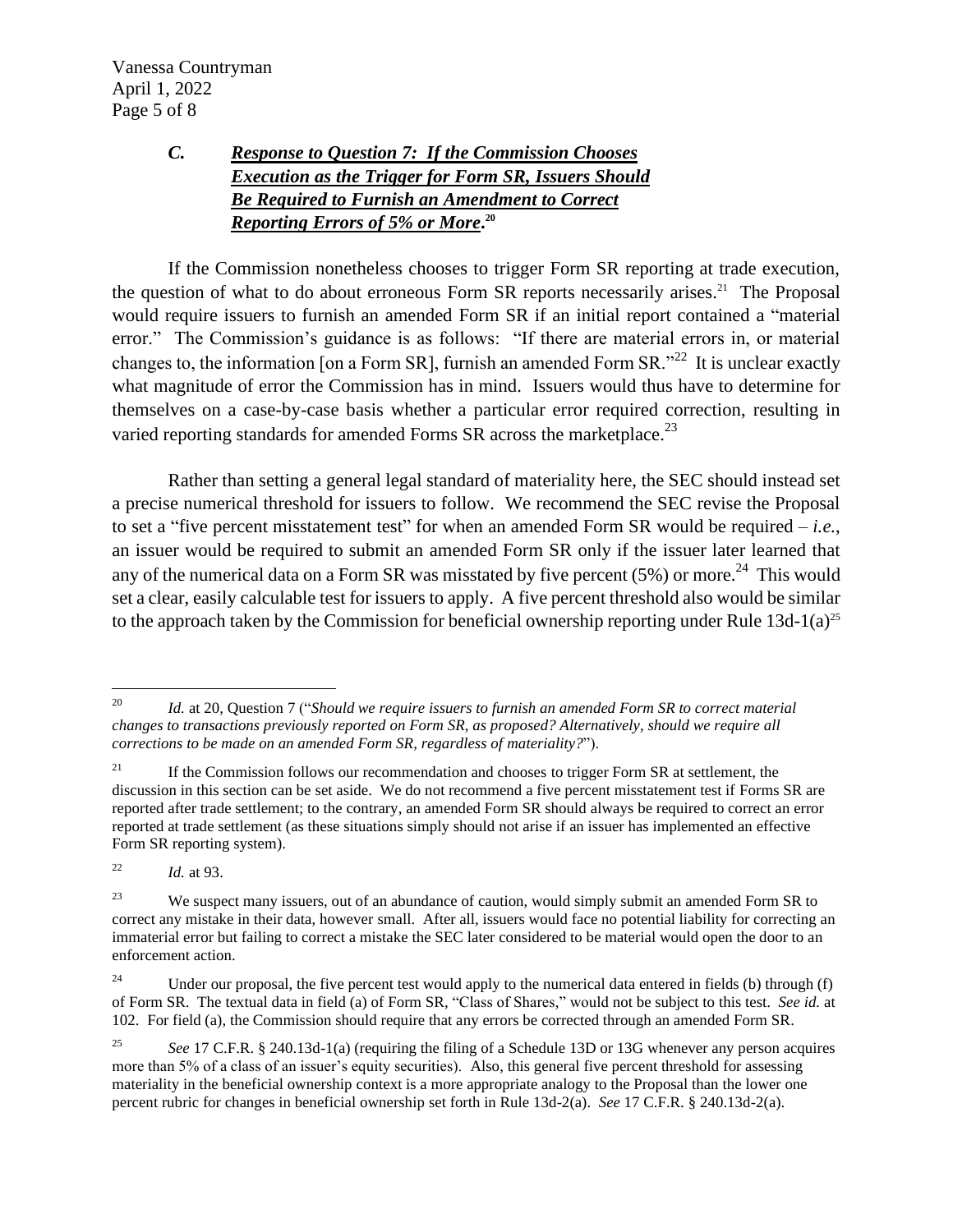Vanessa Countryman April 1, 2022 Page 6 of 8

and by the SEC staff with respect to assessing quantitative materiality in SAB 99.<sup>26</sup> For Form SR reporting, we believe a single simple market-wide standard set by the SEC is appropriate.

# *D. Response to Question 11: There Is No Need for a De Minimis Exception to the Form SR Reporting Obligation***. 27**

The Proposal does not contemplate a *de minimis* exception to the Form SR reporting obligation. Issuers would be required to report all share repurchases, regardless of how small they may be. We agree with this approach.

If the Proposal is adopted, the compilation and reporting of Forms SR will likely become routinized and highly automated. Issuers will institute policies and procedures (likely building upon their existing processes for complying with Item 703) to effectuate daily Form SR reporting. But once these systems are in place, the actual ongoing compliance burdens of compiling and submitting Forms SR should be negligible (and we anticipate much of this work will be outsourced to broker-dealers). For issuers, submitting Form SR reports will become mundane.<sup>28</sup> There is no demonstrated need in the Proposal for a *de minimis* exception (nor is a principles-based rationale posited for why such an exception might be warranted), and we similarly can envision none. The only downside of not having a *de minimis* exception is that over-reporting will result, as issuers necessarily report small, clearly immaterial share repurchases. But investors who are savvy enough to make use of Form SR data will be able to accommodate the submission of such *de minimis* reports.

# *E. Response to Question 22: Item 703 Disclosures Should Conform to New Form SR and the Additional Disclosures Contemplated for Item 703 Regarding Share Repurchase Objectives and Issuer Policies and Procedures Are Warranted***. 29**

<sup>&</sup>lt;sup>26</sup> *See Staff Accounting Bulletin 99: Materiality, SEC Rel. No. SAB 99 (Aug. 12, 1999) (stating the staff had* no objection to the use of a five percent error test as a "rule of thumb" in assessing quantitative materiality but noting that any such threshold "is only the beginning of an analysis of materiality") *available at*  [https://www.sec.gov/interps/account/sab99.htm.](https://www.sec.gov/interps/account/sab99.htm)

<sup>27</sup> Proposal at 21, Question 11 ("*Should we provide a de minimis exception to the Form SR reporting requirement for share repurchases that are below a certain level? . . . If so, what level would be appropriate and why?*").

<sup>28</sup> Indeed, we anticipate many issuers would voluntarily choose not to apply a *de minimis* exception even if this were permitted, preferring the simplicity of a universal Form SR reporting system over a system that incorporated the additional complexities necessary to identify and forestall the furnishing of *de minimis* reports.

<sup>29</sup> *Id.* at 27, Question 22 ("*. . . In addition, Item 703 would continue to require monthly summary disclosure of share repurchases that would be similar to, but not the same as, Form SR tabular disclosure. What are the costs and benefits of providing this disclosure as proposed? Do these different sets of share repurchase disclosures provide*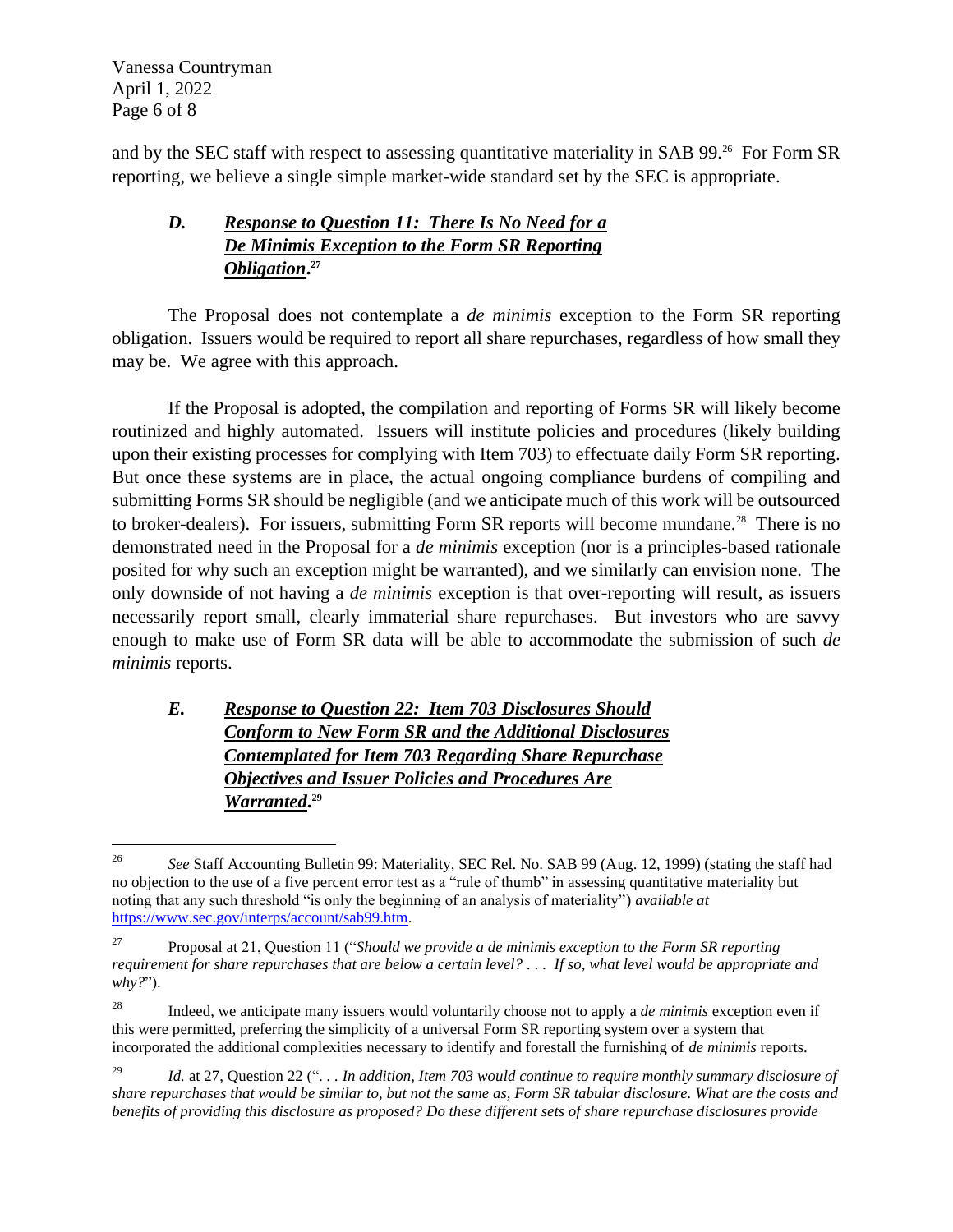Vanessa Countryman April 1, 2022 Page 7 of 8

In addition to setting standards for new Form SR, the Proposal also would make certain amendments to Item 703. $^{30}$  Item 703 disclosures would continue to be required every quarter,  $^{31}$ but the scope of these disclosures would change. In particular, Item 703 would be aligned with new Form SR to require disclosure of the total number of shares repurchased in a quarter in reliance on the Rule 10b-18 safe harbor or pursuant to a Rule 10b5-1 plan.<sup>32</sup> In addition, Item 703 would include new disclosures about the objective or rationale for share repurchase plans, the process or criteria used by the issuer to calculate repurchases, and a description of the issuer's policies and procedures related to officer or director share repurchases.<sup>33</sup> Finally, the Proposal would require Item 703 data to be submitted in Inline XBRL format, like Form SR.<sup>34</sup>

These revisions are reasonable and warranted. Aligning the disclosures in Item 703 to those in the proposed Form SR would maintain consistency across these disclosures. Ideally, an issuer's quarterly Item 703 data would simply be a summation of its previously submitted Form SR data. But this may not always hold, given the potential in the Proposal for data errors to be reported on Form SR and never corrected. We encourage the SEC to acknowledge this potentiality and, more importantly, confirm in the Proposal that issuers would not be required to reconcile their quarterly Item 703 disclosures with their preceding quarterly Form SR reports.

Requiring quarterly reconciliations between Item 703 and Form SR would impose an unnecessary burden on issuers. First, the magnitude of any reconciliations should be quite small (particularly if all errors of five percent or more are corrected as we recommend). Requiring a quarterly reconciliation of small numbers would not be material to investors. Second, requiring quarterly reconciliations would undermine issuers' reasonable expectations that Form SR, as a *furnished* but not a *filed* form, will not carry the same potential scope of liability as the issuer's Item 703 reporting. To require quarterly reconciliations between Form SR data and Item 703 data would blur the legal distinction between these two reporting regimes.<sup>35</sup>

<sup>32</sup> *Id.* at 22. These quarterly data must further be broken down by month. *Id.* at 64.

<sup>33</sup> *Id.* at 22.

<sup>34</sup> *Id.* at 29.

*distinctly valuable information for investors and market participants? Should there instead be more alignment between Item 703 and Form SR tabular data? . .* .").

<sup>30</sup> The proposed amendments would technically apply to Item 703 and related SEC forms (*see id.* at 22 and 28), however for simplicity we focus our discussion solely on Item 703.

<sup>31</sup> *See id.* at 44-45.

<sup>&</sup>lt;sup>35</sup> For this reason, the Commission should not require issuers to reconcile their Item 703 report to their preceding Forms SR *even if* the Commission adopts our recommendation to trigger Form SR reporting at settlement. After all, if both Form SR and Item 703 were reports of trade settlements, the data should always reconcile completely and requiring a quarterly reconciliation would seem entirely appropriate. But the legal distinction to issuers between furnishing Form SR and filing Item 703 merits treating these sources separately, even if the reported numbers should always be 100% reconcilable.